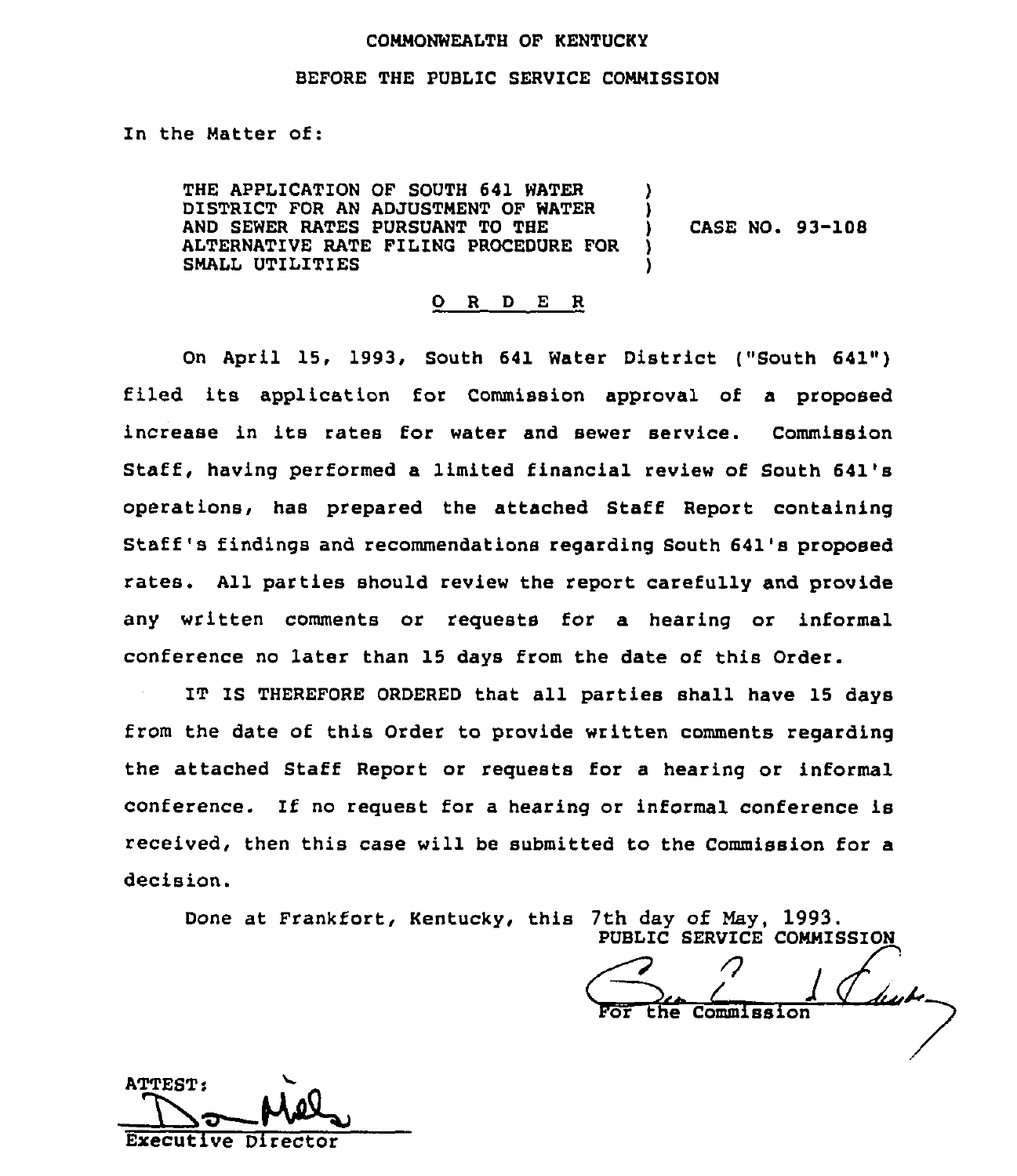### COMMONWEALTH OF KENTUCKY

## BEFORE THE PUBLIC SERVICE COMMISSION

In the Matter of:

 $\sim$ 

 $\sim$   $\sim$ 

| THE APPLICATION OF SOUTH 641 WATER<br>DISTRICT FOR AN ADJUSTMENT OF WATER<br>AND SEWER RATES PURSUANT TO THE<br>ALTERNATIVE RATE FILING PROCEDURE FOR<br>SMALL UTILITIES |  |  |  | <b>CASE NO. 93-108</b> |
|--------------------------------------------------------------------------------------------------------------------------------------------------------------------------|--|--|--|------------------------|
|--------------------------------------------------------------------------------------------------------------------------------------------------------------------------|--|--|--|------------------------|

STAFF REPORT

Prepared By: Jack Scott Lawless, CPA Public Utility Financial Analyst Water and Sewer Revenue Requirements Branch Division of Financial Analysis

Prepared By: Brent Kirtley Public Utility Rate Analyst Communications, Water and Sewer Rate Design Branch Division of Rates and Research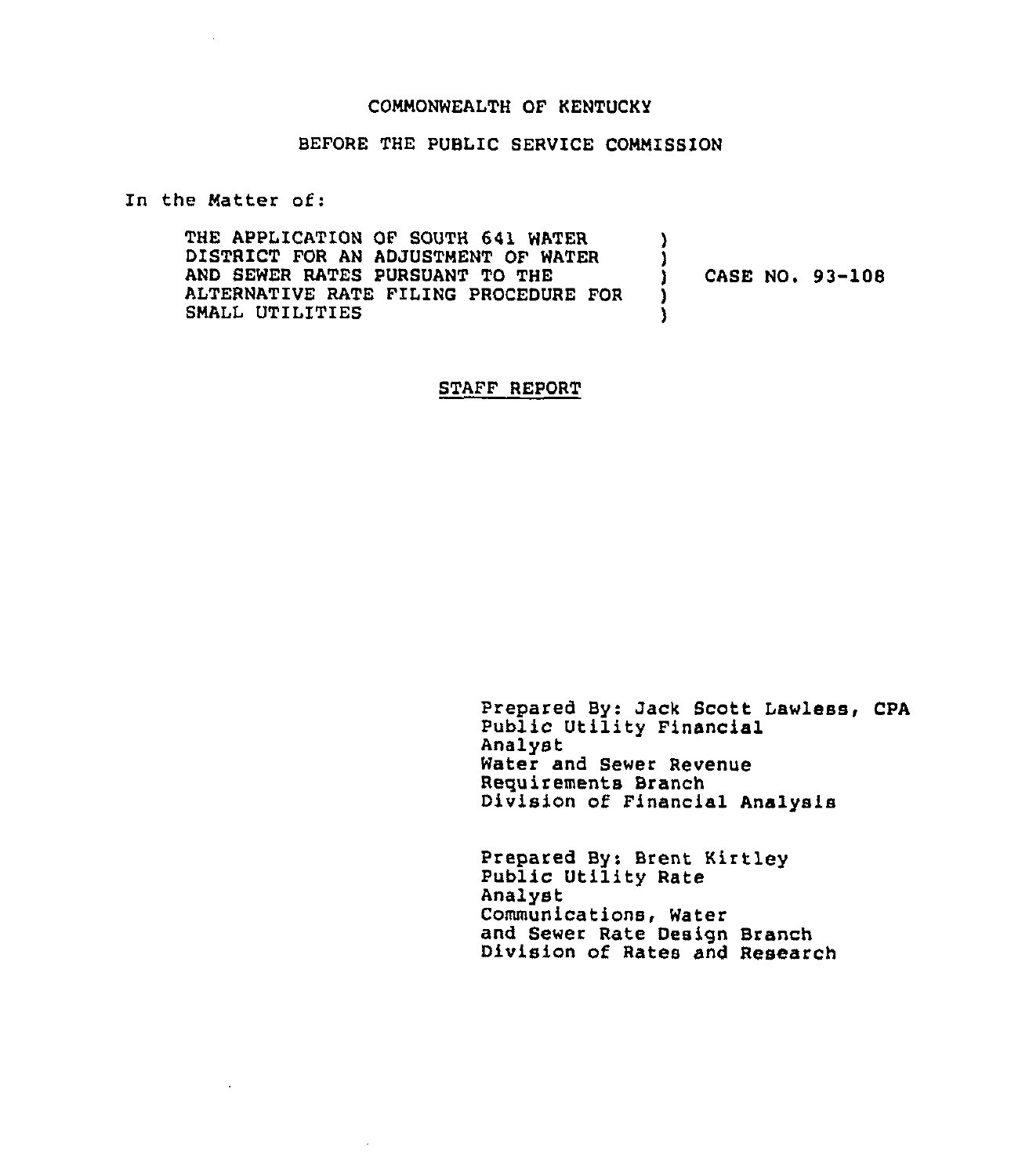### STAFF REPORT

### ON

### SOUTH 641 WATER DISTRICT

## CASE NO. 93-108

### Preface

On August 6, 1991, the Kentucky Public Service Commission ("Commission") received a request for assistance in the preparation of <sup>a</sup> rate application from South <sup>641</sup> Water District ("South 641") . To satisfy this request, Commission Staff ("Staff" ) chose to perform <sup>a</sup> 1)m(ted financial review of South 641's operations for the test period ending December 31, 1991. This review was performed by Jack Scott Lawless and Srent Kirtley and was completed on January 7, 1993 upon delivery of South 641's rate application.

Mr. Kirtley was responsible for assistance on matters and for sections of this report related to operating revenues and rate design. The remaining sections of the alternative rate filing form and sections of this report were prepared by or under the direct supervision of Mr. Lawless.

On April 15, 1993, South 641 filed its alternative rate filing application requesting to increase its annual operating revenues for water and sewer operations by \$23,761 and \$2,343, respectively. Staff is in agreement with this request.

### Scope

The scope of the review was limited to obtaining information to determine whether test period operating revenues and expenses were representative of normal operations. Insignificant or immaterial discrepancies were not pursued snd are not addressed herein. During the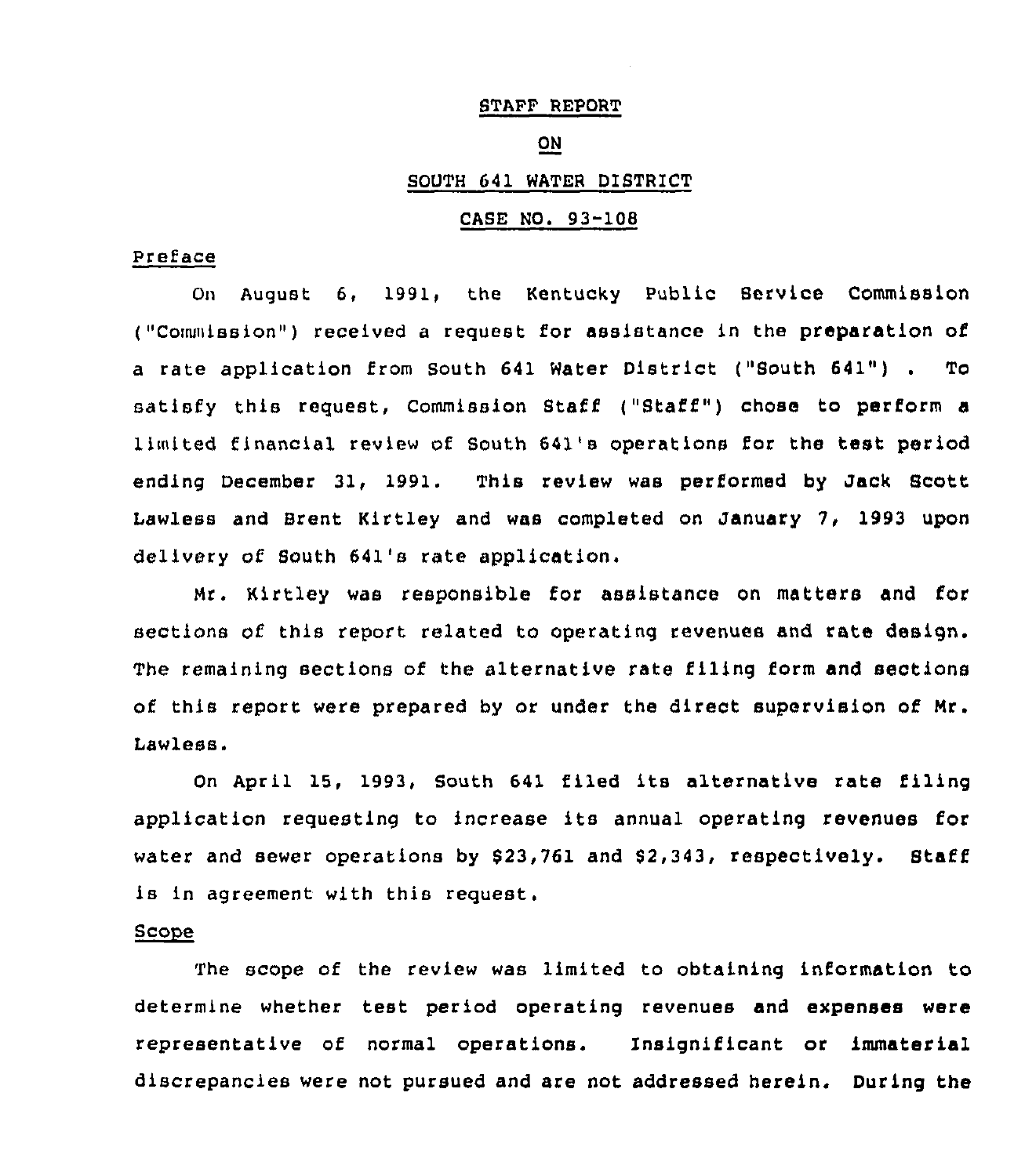Staff Report PSC Case No. 93-108 Page <sup>2</sup> of 14

course of the review, Staff identified pro forma adjustments to test year operations that were known and measurable as well as fair, just and reasonable. Adjustments that met these parameters were included in the determination of revenue requirements.

The analysis of operating revenues and expenses and the determination of revenue requirements for the water and sewer divisions are discussed in separate sections of this report.

# Allocation of Pro-Forma and Test-Year Expense

In its application South 641 indicated that the books and records of its water and sewer operations are kept jointly. Por rate-making purposes, Staff has applied allocation factors to pro forms and test, period expenses in order to more appropriately reflect water and sewer revenue requirements and to eliminate material subsidization between the affiliated divisions. The methodology employed by Staff to determine the appropriate allocation percentages was to allocate administrative expenses based on the total number of customers served by each division and to allocate maintenance-related expenses based on each division's gross utility plant in service ("UPIS"). These allocation factors were calculated as follows: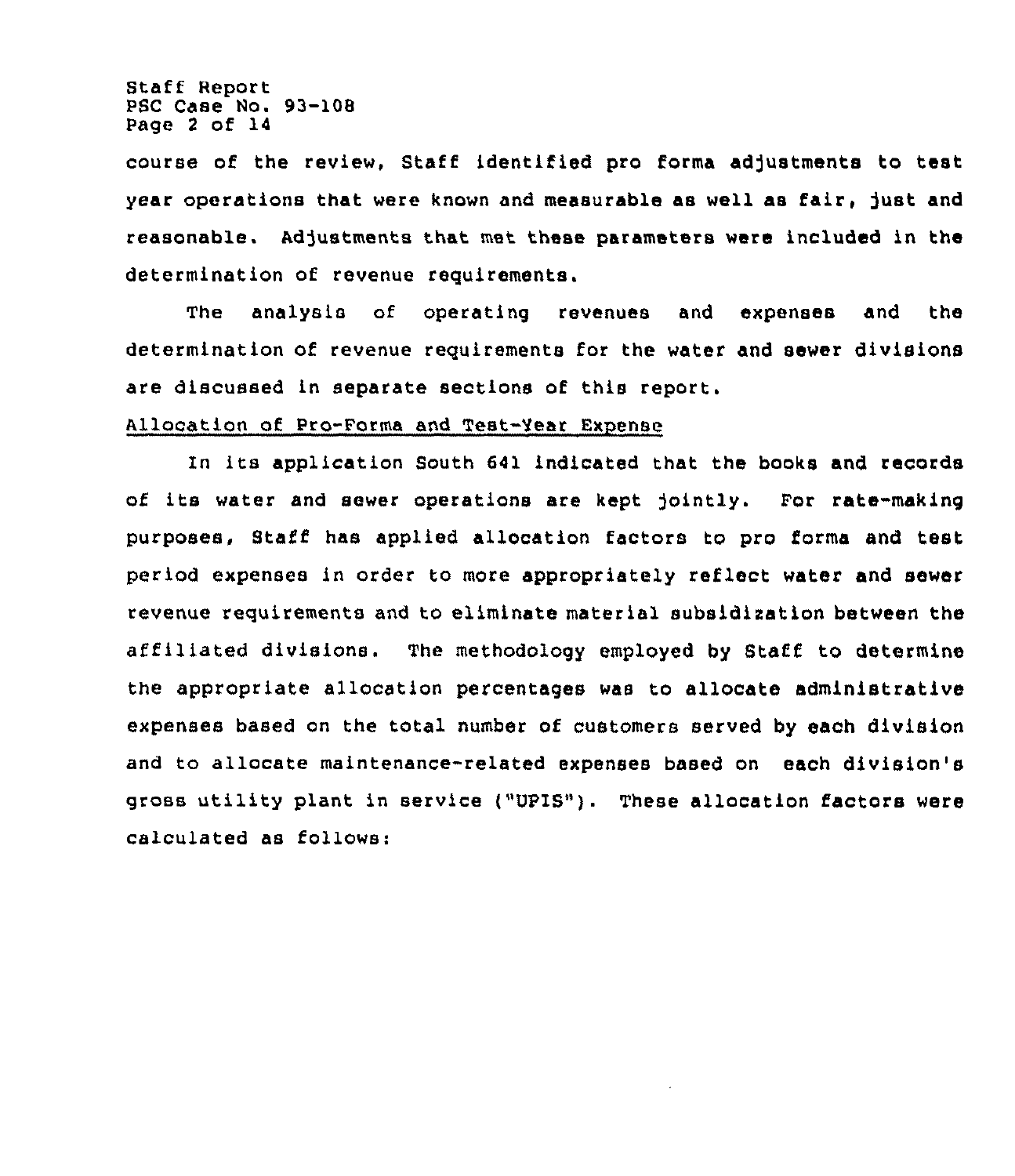Staff Report PSC Case No. 93-108 Page 3 of 14

| Number of Cuatomer Factor          | Number                  | Percent                 |
|------------------------------------|-------------------------|-------------------------|
| Sewer Customers<br>Water Customers | 256<br>313              | 44.998<br>55,018        |
| Total                              | 569                     | 1008                    |
| UPIS Factor                        | Amount                  | Percent                 |
| UPIS<br>Sower<br>Water UPIS        | 288,400<br>s<br>874,500 | <b>24.80%</b><br>75.201 |
| Total                              | S1,162,900              | 100 L                   |

### SOUTH <sup>641</sup> - WATER DIVISION

## A. Analysis of Operating Revenues and Expenses

## Oporatlnq Rovenuos

The Water Division reported test-year total operating revenue of \$ 60,694. Por Staff analysis of the records, the following adjustments were madei

| Water Division Reported Operating Revenue | \$60,694 |
|-------------------------------------------|----------|
| One Time Irrigation Sales                 | (978)    |
| <b>Bad Debts</b>                          | (320)    |
| Purchased Water Adjustment                | 3,858    |
| Billing Analysis Adjustment               | 3,667    |
| Total normalized operating revenue        | 566,921  |

Reported operating revenue included <sup>a</sup> one-time sale for agricultural irrigation. The information gathered by tho Commission also showed uncollected bad debts in the amount of \$320 that had not previously been accounted for. <sup>A</sup> Purchnse Water Adjustment ln Case No. 91-339 became effective September 10, 1991, and resulted in an adjustment adding \$ 3,858 to reported operating revenue. The final adjustment resulted from disparities uncovered during the billing analysis, and produced an addition of \$3,667 to reported operating revenue. For the purposes of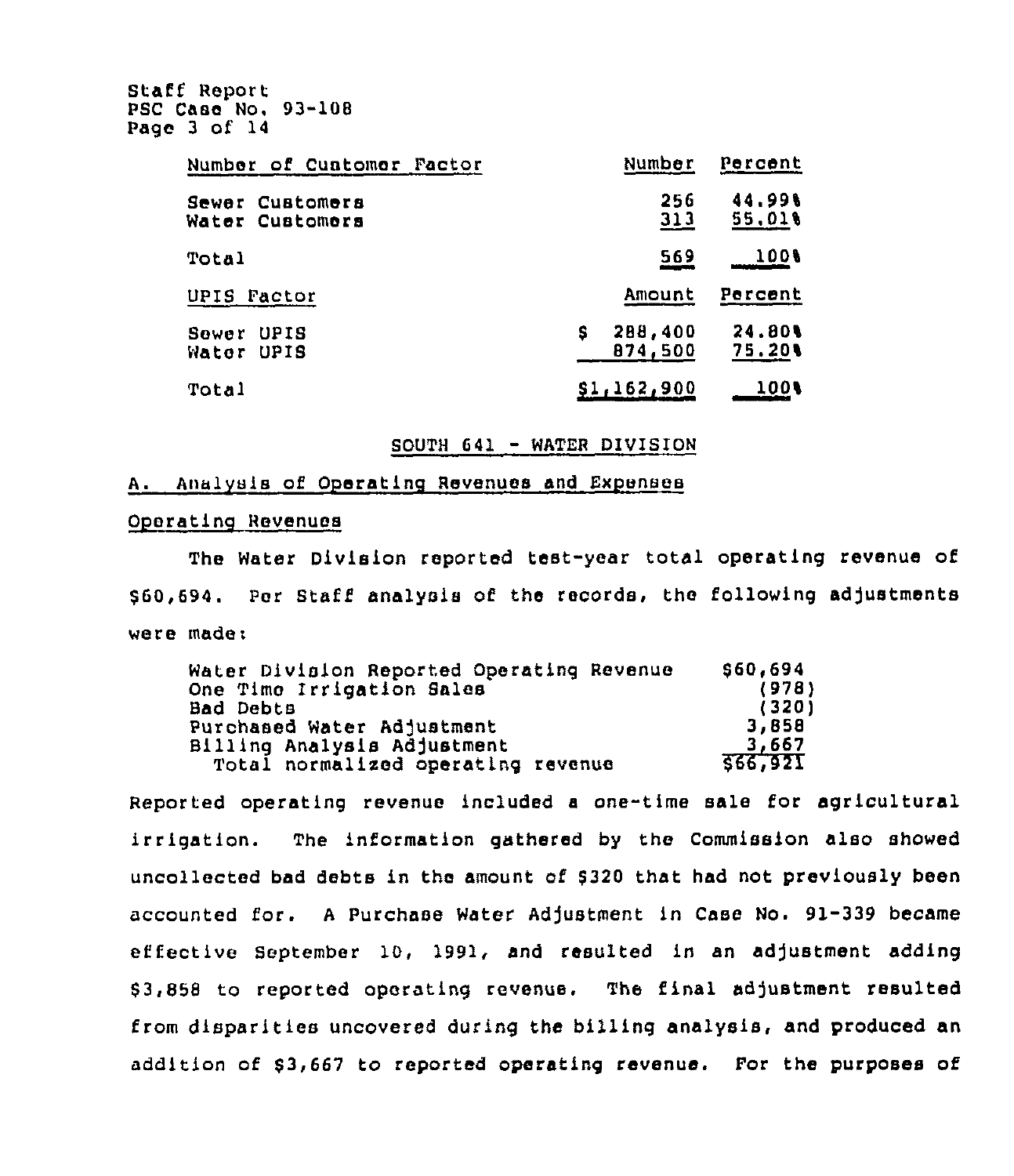Staff Report PSC Case No. 93-108 Page <sup>4</sup> of 14

this report, normalized test-year revenue for the Water Division shall be considered to be \$66,921.

## Operatinq Expenses

The Water Division reported operating expenses of \$63,721 in its 1991 annual report. sy utilizing the aforementioned factors for the purpose of allocating pro forms and test period operating expenses. Staff has increased test year expenses by \$10,566 as indicated in Appendix <sup>C</sup> attached to this report.

# Salaries and Wages

The Water Division reported test year administrative salaries and wages expense of \$5,896 and maintenance salaries and wages expense of \$8,579. Staff has allocated \$4,989' of the total test-year administrative salaries to the Water Division, thus requiring a decrease in test year administrative salaries expense of  $$906<sup>2</sup>$ . Staff calculated total pro forma maintenance salaries expense to be  $$13,308^3$  of which

| 1              | Total Expense<br>Times: Allocation Factor      | 9,070<br>s<br>55.01%   |
|----------------|------------------------------------------------|------------------------|
|                | Pro forma Allocated Expense                    | <u>4,989</u>           |
| $\overline{2}$ | Pro forma Allocated Expense<br>Less: Test year | 4,989<br>s<br>(5, 896) |
|                | Adjustment                                     | (907)                  |
| D.             | Pro forma weekly salary<br>Annualize           | 255.92<br>s<br>52      |
|                | Pro forma                                      | 13,308                 |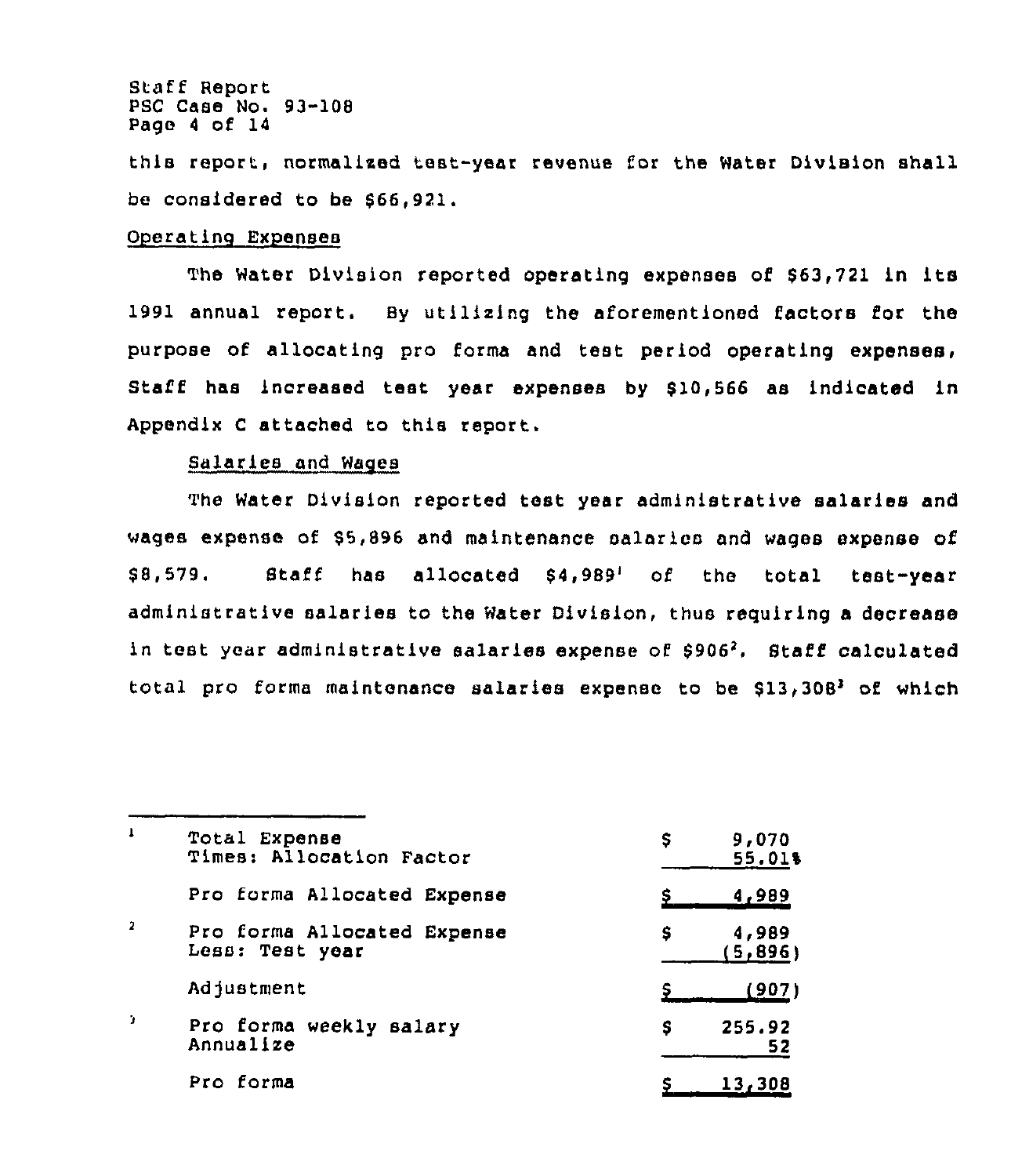**Btaff Report** PSC Case No. 93-108 Page 5 of 14

فأستوه فالمستمرين بالمراد ومستد

\$10,007<sup>4</sup> was allocated to the Water Division. Staff has included the appropriate increase of \$1,428<sup>6</sup> to salaries and wages expense in order to reflect this allocation.

# Purchased Water for Resale

The Water Division reported test year purchased water for resale of \$12,766. Staff adjusted this amount so that 100% of the total pro forma purchased water for resale would be allocated to the Water Division. The pro forma expense of 621,848 was calculated by applying the current rate charged by South 641's supplier of \$.125 per hundred gallons to the normalized gallons purchaned of 17,478,000 gallons. Therefore, Staff has increased test year operating expenses by \$9,082<sup>6</sup>.

# Purchased Power, Office Supplies and Contracted Services

During the course of its review, Staff examined the involces included in these accounts and is of the opinion that the amounts included in the allocation table below are at a reasonable level for rate-making purposes. Staff and South 641 agreed to allocate these

| $\ddot{\phantom{1}}$ | Total Expense<br>Times: Allocation Factor      | 13,308<br>s<br>75.20%         |
|----------------------|------------------------------------------------|-------------------------------|
|                      | Pro forma Allocated Expense                    | 10,007                        |
| ÷,                   | Pro forma Allocated Expense<br>Less: Test year | 10,007<br>s<br><u>(8,579)</u> |
|                      | Adjustment                                     | <u>1,428</u>                  |
| $\mathbf{f}_k$       | Pro forma Allocated Expense<br>Less: Test year | 21,848<br>s<br>(12, 766)      |
|                      | <b>Adjustment</b>                              | 9,082                         |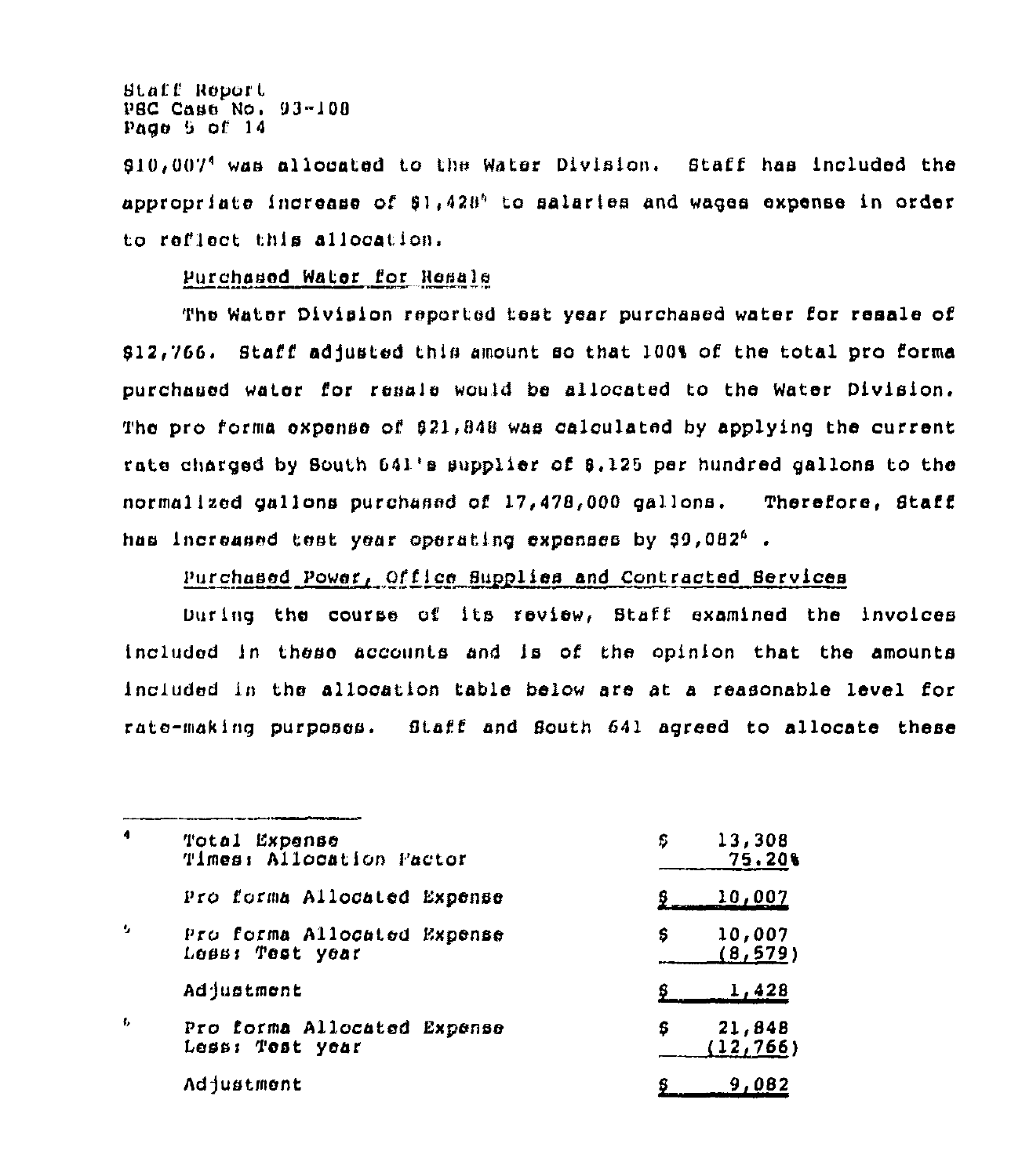Staff Report PSC Case No. 93-108 Page 6 of 14

District operating expenses based on the "number of customers" factor for rate-making purposes. The necessary adjustmenta are summarized in the following table)

|                             | Purchased    | Office   | Contracted      |
|-----------------------------|--------------|----------|-----------------|
|                             | Power        | Supplies | <b>Bervices</b> |
| Total Exponse               | 95,155       | \$2,544  | \$5,117         |
| Times Allocation Factor     | 55.01%       | 55,01%   | 55.01%          |
| Pro Forma Allocated Expense | 2,836        | 1,400    | 2,815           |
| Less Test Year              | (3, 351)     | (1,654)  | (3, 326)        |
| Docrease                    | <u>(515)</u> | (254)    | 511)            |

## Operating Supplies, Maintenance, Insurance and Depreciation

During the course of its review, Staff examined the invoices included in these accounts and is of the opinion that the amounts included in the allocation table below are at a reasonable level for rate-making purposes. Staff and South <sup>641</sup> agreed that it was more appropriate to allocate these District operating expenses based on the UPIB lector for rate-making purposes. The necessary adjustments are summarized in the following table:

|                                                   | Operating<br>Supplies | Maintenance Insurance |                   | Depreciation        |  |
|---------------------------------------------------|-----------------------|-----------------------|-------------------|---------------------|--|
| Total Expense<br>Times: Allocation                | 1,224<br>S.           | 5,892<br>S.           | 2,326<br>\$.      | \$29.075            |  |
| Factor                                            | 75.20%                | 75,20%                | 75.20%            | 75.20%              |  |
| Pro Forma Allocated<br>Expense<br>Less: Test Year | 921<br>(796)          | 4,431<br>(3,830)      | 1,749<br>(1, 512) | 21,864<br>(18, 899) |  |
| Adjustment                                        | 125                   | 601<br>8.             | 237<br>я          | <u>2,965</u>        |  |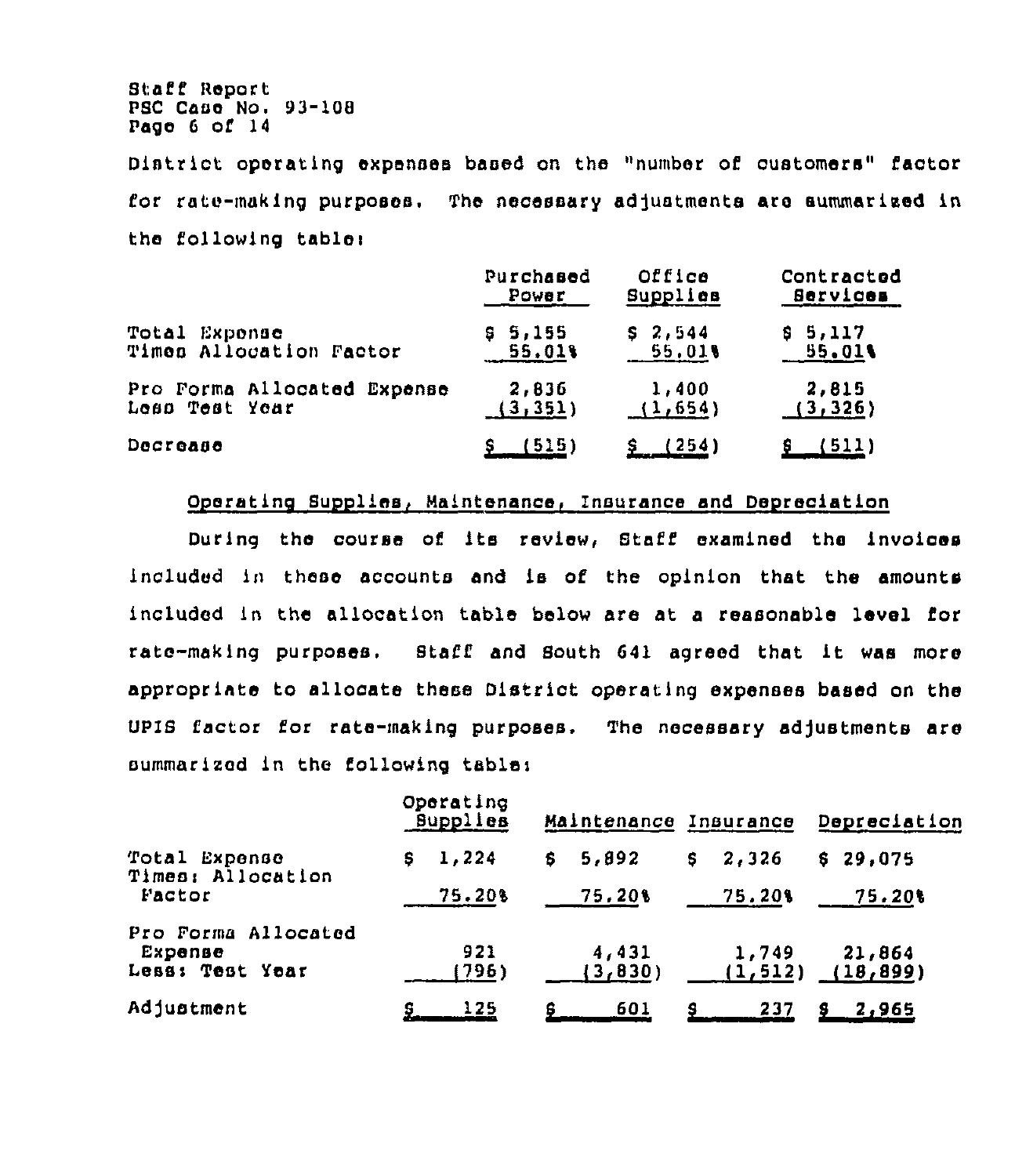**Btaff Report** PSC Case No. 93-108 Page 7 of 14

A 244 A Contribution of the 2012 Charles of the Property Property and the Property of the Contribution of the

# Taxes Other Than Income Taxes

The Water Division reported test year taxes other than income taxes expense of \$2,905. Staff has made a net reduction to this amount of  $61,686^7$  to reflect the pro forma payroll taxes of \$1,147, the allocation of the P8C fee of \$72" based on the number of customers and the climination of school tax that was erroneously booked as an expense. B. Revenue Requirements Determination

The approach most frequently used by this Commission to determine revenue requirements for a water district with outstanding bond Issuances such as South 641, is a 120 percent debt service coverage on the average annual debt service requirement. Staff recommends the use of this approach in determining the Water Division's revenue requirements. Staff has calculated an increase in normalized operating revenues of \$23,761, as follows:

| f, | Balaries - Administrative<br>Balaries - Maintenance | Ş<br>4,989<br>10,007 |
|----|-----------------------------------------------------|----------------------|
|    | Total Taxable Salaries<br>Times: FICA Rate          | 14,996<br>7.65%      |
|    | Pro forma PICA<br>POC foe                           | 1,147<br>72          |
|    | Total Pro forma<br>Less: Test year                  | 1,219<br>(2, 905)    |
|    | Adjustment                                          | (1,686)              |
| Ø  | Expense<br>TOLAI<br>Times: Allocation Factor        | s<br>130<br>55.01%   |
|    | Pro forma Allocated Expense                         | 72                   |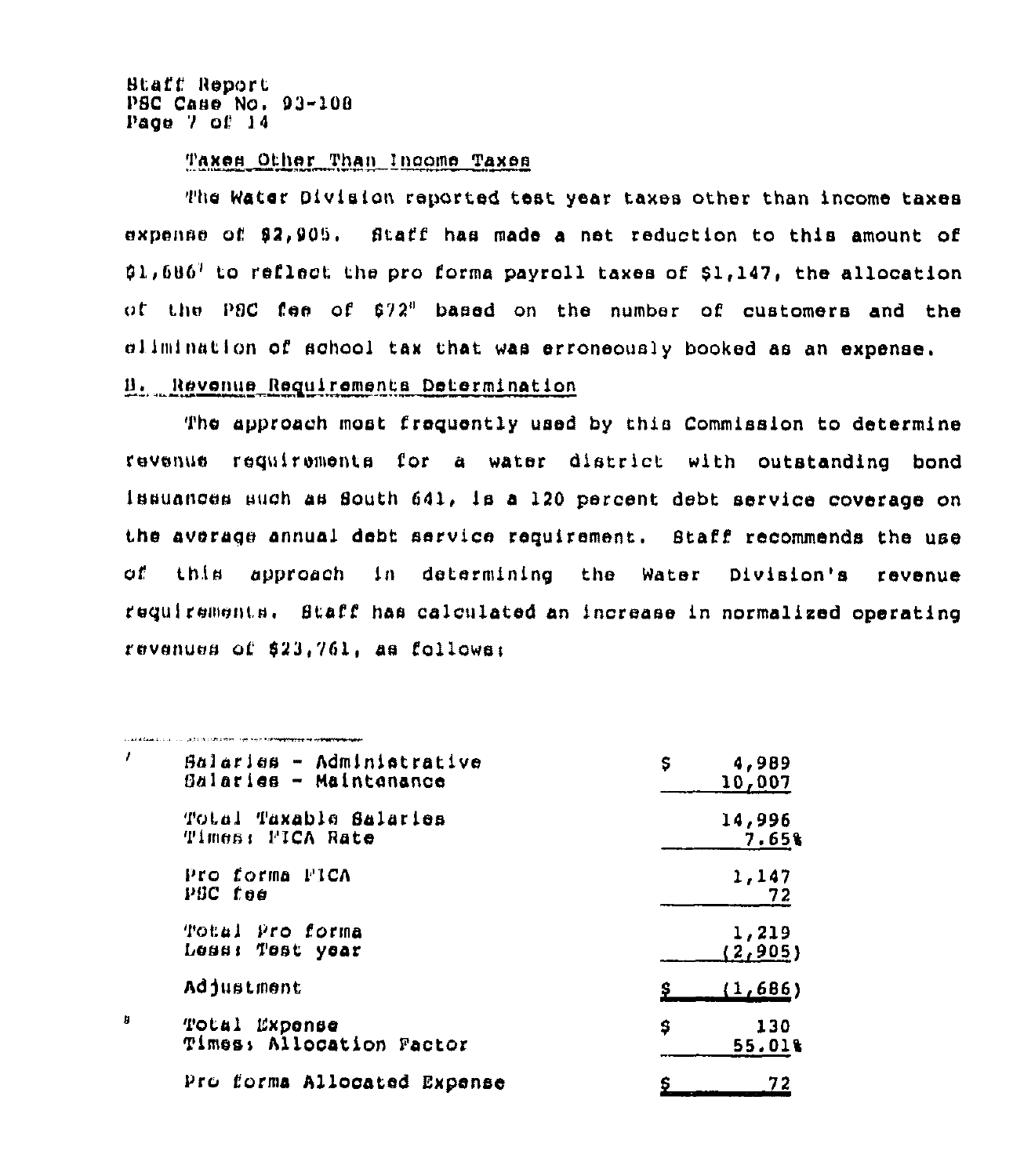| Staff Report<br>PSC Case No. 93-108<br>Page 8 of 14                                          |                                                     |
|----------------------------------------------------------------------------------------------|-----------------------------------------------------|
| Adjusted Operating Expenses<br>Average Annual Debt Service<br>20 Percent DSC                 | $$74,287^9$<br>17,891 <sup>10</sup><br>$3.578^{11}$ |
| Total Revenue Requirement<br>Less: Normalized Operating Revenue<br>Pro forma Interest Income | 95,756<br>(66, 921)<br>(5,074)                      |
| Required Increase                                                                            | <b>23,761</b>                                       |

# C. Rate Design

In its application, the Water Division filed <sup>a</sup> schedule of present and proposed rates that did not include any changes to its rate design. Staff is in agreement that the present rate structure should not be altered. The recommended rates will generate the operating revenue of \$90,681. Therefore, Staff recommends that the rates in Appendix A be approved for water service.

| $\bullet$ | See Appendix C                                                   |    |                            |
|-----------|------------------------------------------------------------------|----|----------------------------|
| 10        | Year of Payment                                                  |    | Amount                     |
|           | 1993<br>1994<br>1995                                             | \$ | 18,116<br>17,891<br>17,666 |
|           | Total<br>Divide by: 3 years                                      |    | 53,673                     |
|           | Three year average                                               |    | <u>17,891</u>              |
| 11        | Average Annual Debt Service<br>Times: Debt Service Coverage Rate | Ş  | 17,892<br>20%              |
|           | Debt Service Coverage (DSC)                                      |    | 3,578                      |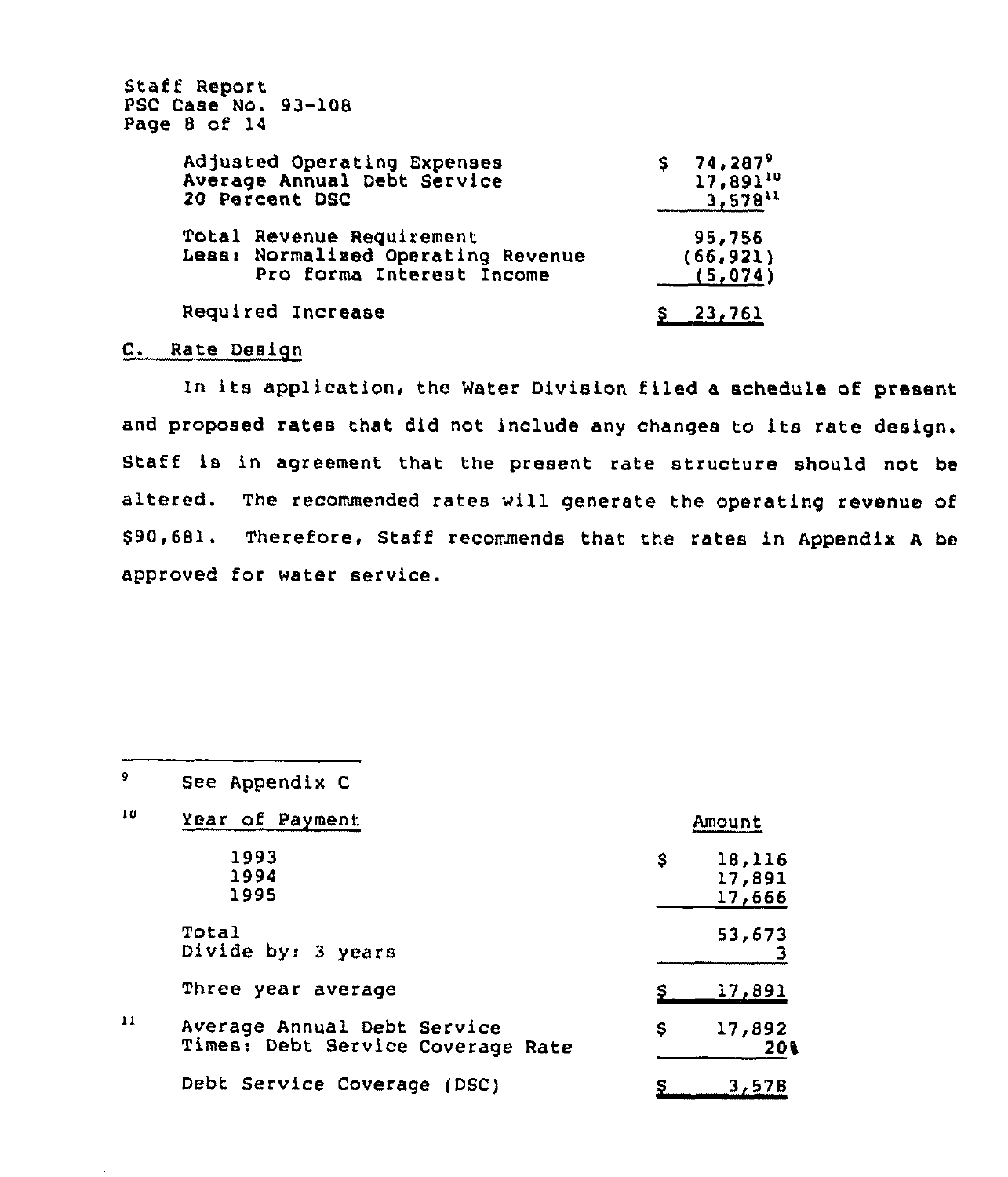## SOUTH 641 — SEWER DIVISION

## A. Analysis of Operating Revenues and Expenses

### Operatinq Revenue

In its application, the Sewer Division reported test-year total operating revenue of \$32,498. However, the Commission authorized a purchased water adjustment in Case No. 91-339 effective September 10, 1991, and an adjustment of \$1,826 has been added to reported operating revenue. The results of the billing analysis performed by Staff indicate that \$2,810 should be deducted from reported operating revenue. Therefore, for the purposes of this report, normalized test-year revenue for the Sewer Division shall be considered to be \$31,514.

## Operatinq Expenses

The Sewer Division reported operating expenses of \$33,457 in its 1991 annual report. By utilizing the aforementioned factors for the purpose of allocating proforma and test period operating expenses, Staff has decreased test year expenses by \$9,969 as indicated in Appendix <sup>D</sup> attached to this report.

## Salaries and Waqes

The Sewer Division reported test year administrative salaries and wages expense of \$3,175 and maintenance salaries and wages expense of  $$4,620.$  Staff has allocated  $$4,081^{12}$  of the total test year administrative salaries to the Sewer Division, thus requiring an

| $\frac{12}{2}$<br>Total Expense<br>Times: Allocation Factor |                             | 9,070<br>44.99% |
|-------------------------------------------------------------|-----------------------------|-----------------|
|                                                             | Pro forma Allocated Expense | 4,081           |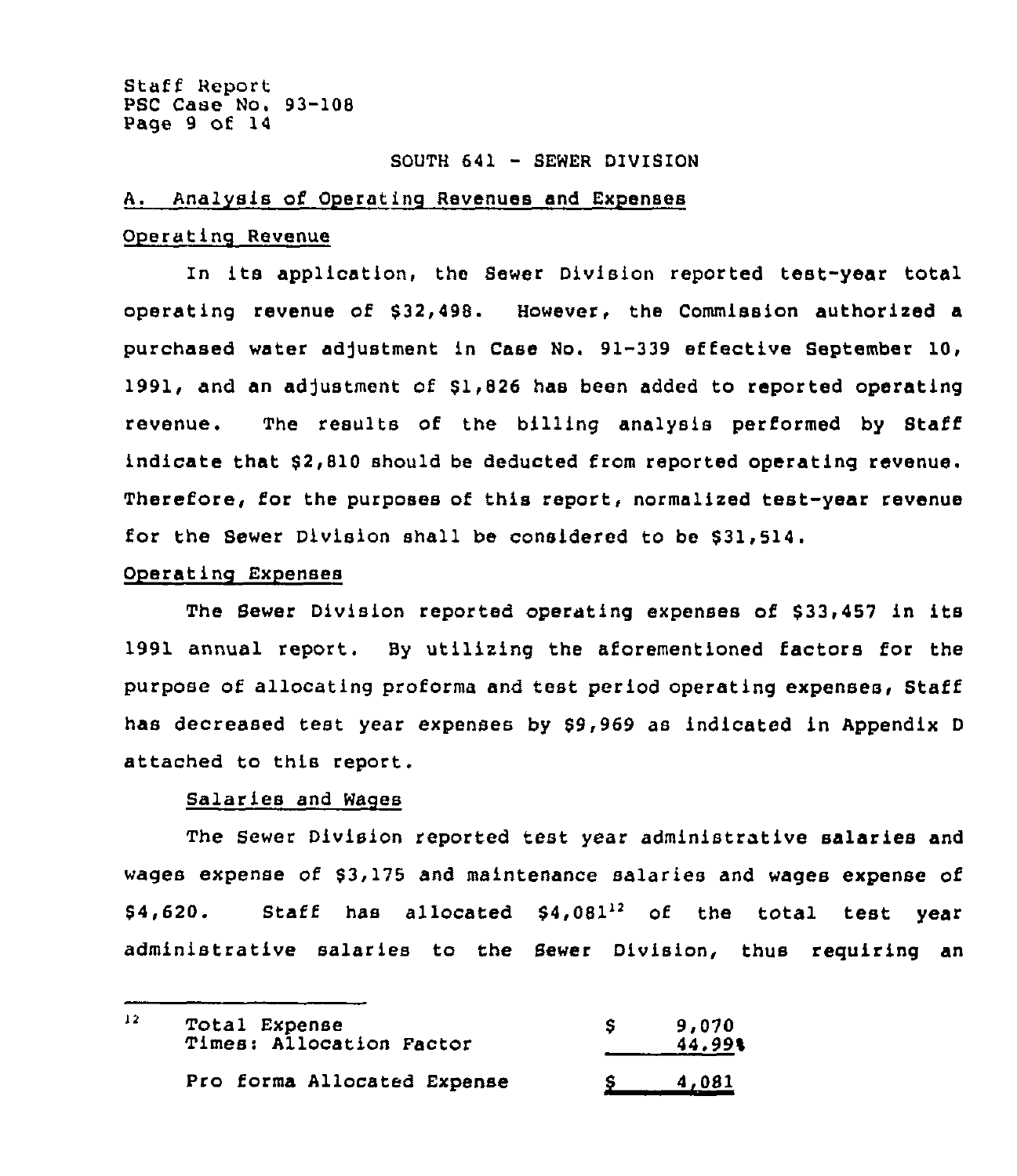Staff Report PSC Case No. 93-108 Page 10 of 14

increase to test year administrative salaries of \$90613. Staff calculated total pro forma maintenance salaries expense to be \$13,308'f of which \$3,300<sup>15</sup> was allocated to the Sewer Division. Staff has included the appropriate decrease of  $$1,320^{16}$$  to salaries and wages expense in order to reflect this allocation.

## Purchased Water for Resale

The Sewer Division reported test year purchased water for resale of \$ 6,874. Staff allocated 100% of the pro forms purchased water expense to the Water Division which purchases the water for resale purposes. The purchase of this water provides no benefit to the customers of the Sewer Division and therefore, those customers should not be burdened with the associated expense. Accordingly, Staff has reduced test year operations by \$6,874 to eliminate this expense for rate-making purposes.

| 13 | Pro forma Allocated Expense<br>Less: Test year | 4,081<br>\$<br>(3,175) |  |
|----|------------------------------------------------|------------------------|--|
|    | Adjustment                                     | 906                    |  |
| 14 | Pro forma weekly salary<br>Annualize           | 255.92<br>\$<br>52     |  |
|    | Pro forma                                      | <u>13,308</u>          |  |
| 15 | Total Expense<br>Times: Allocation Factor      | 13,308<br>\$<br>24.80% |  |
|    | Pro forma Allocated Expense                    | 3 300                  |  |
| 16 | Pro forma Allocated Expense<br>Less: Test year | \$<br>3,300<br>(4,620) |  |
|    | Adjustment                                     | (1, 320)               |  |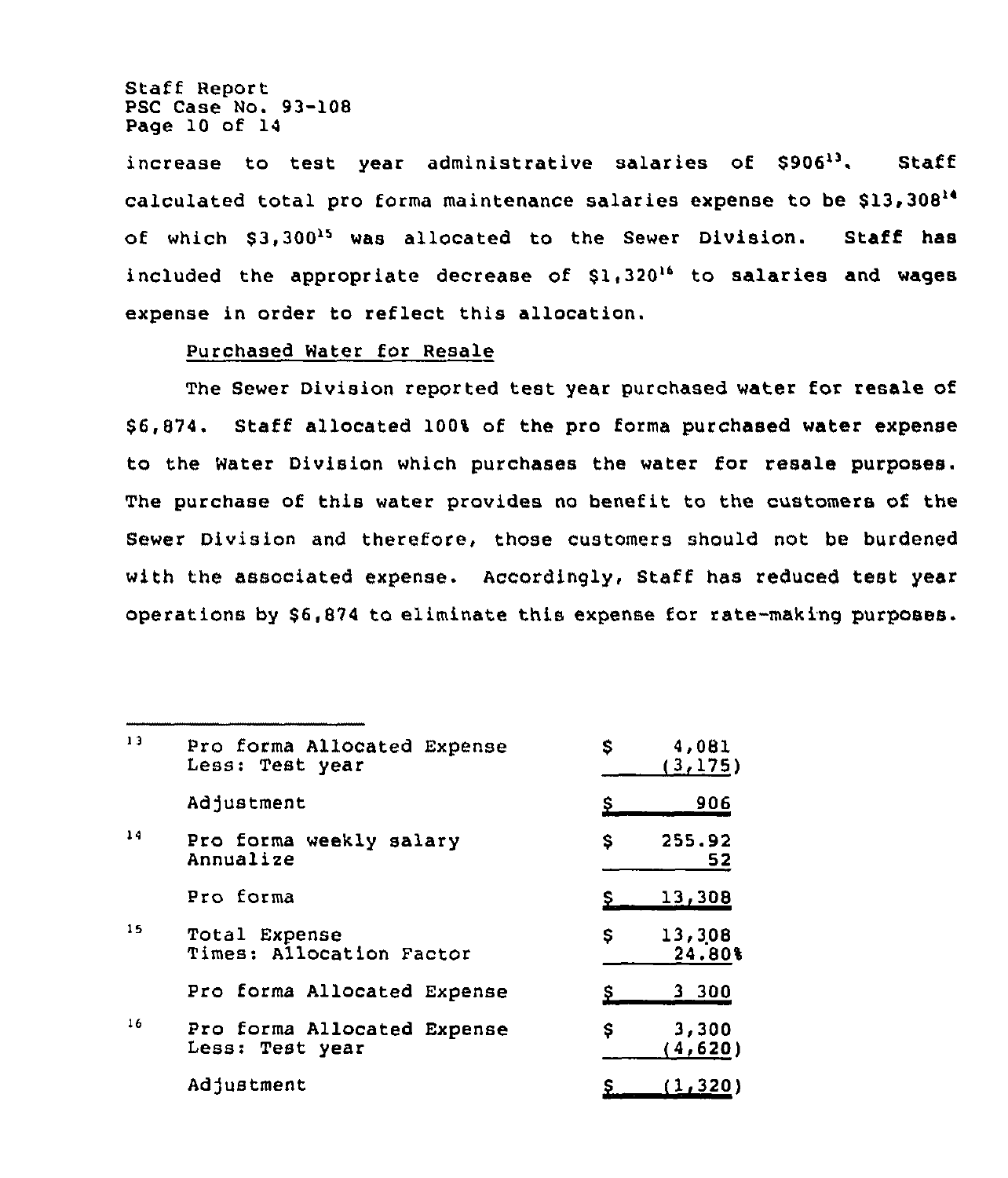Staff Report PSC Case No. 93-108 Page 11 of 14

## Purchased Power, Office Supplies and Contracted Services

During the course of its review, Staff examined the invoices included in these accounts and is of the opinion that the amounts included in the allocation table below are at a reasonable level for rate-making purposes. Staff and South 641 agreed to allocate these District operating expenses based on the "number of customers" factor for rate-making purposes. The necessary adjustments are summarized in the following table:

|                             | Purchased | Office   | Contracted |
|-----------------------------|-----------|----------|------------|
|                             | Power     | Supplies | Services   |
| Total Expense               | \$5,155   | \$2,544  | \$5,117    |
| Times Allocation Factor     | 44.99%    | 44.998   | 44.998     |
| Pro Forma Allocated Expense | 2,319     | 1,145    | 2,302      |
| Less Test Year              | (1, 804)  | (891)    | (1, 791)   |
| Increase                    | 515       | 254      | 511        |

### Operating Supplies, Maintenance, Insurance and Depreciation

During the course of its review, Staff examined the invoices included in these accounts and is of the opinion that the amounts included in the allocation table below are at a reasonable level for rate-making purposes. Staff and South <sup>641</sup> agreed that it was more appropriate to allocate these District operating expenses based on the "UPIS" factor for rate-making purposes. The necessary adjustments are summarized in the following table: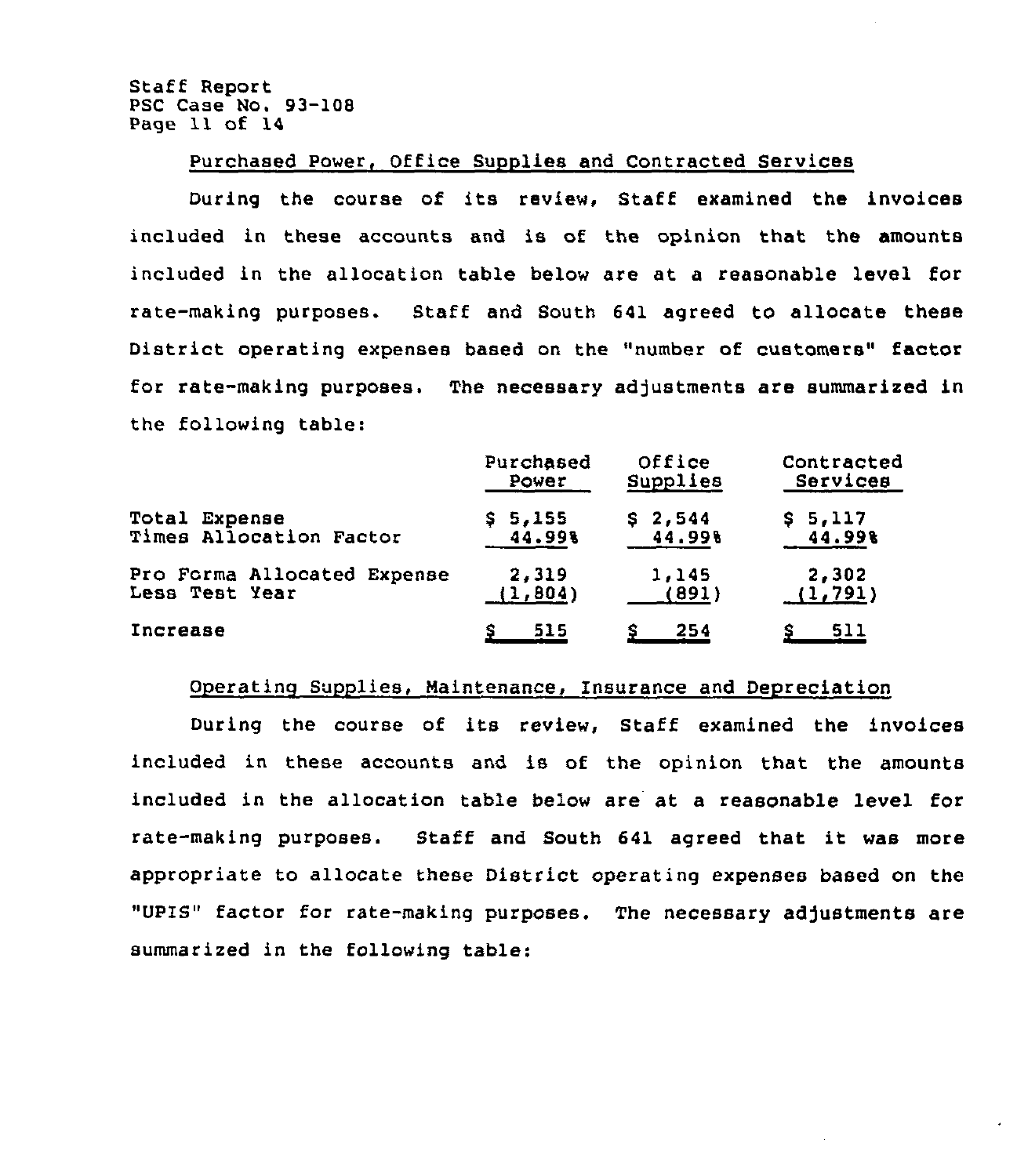Staff Report PSC Case No. 93-108 Page 12 of 14

|                                                   | Operating<br>Supplies | Maintenance Insurance |             | Depreciation       |  |
|---------------------------------------------------|-----------------------|-----------------------|-------------|--------------------|--|
| Total Expense<br>Times: Allocation                | 1,224<br>s.           | 5,892<br>S.           | 2,326<br>S. | $S$ 29,075         |  |
| Factor                                            | 24.80%                | 24.80%                | 24.80%      | 24,80%             |  |
| Pro Forma Allocated<br>Expense<br>Less: Test Year | 304<br>428)           | 1,461<br>(2,062)      | 577<br>814) | 7,211<br>(10, 176) |  |
| Decrease                                          | (124)                 | 601)                  | 237)        | (2, 965)           |  |

# Taxes Other Than Income Taxes

The Sewer Division reported test year taxes other than income taxes expense of  $$658$ . Staff has made a net reduction to this amount of  $$35^{17}$$ to reflect the pro forma payroll taxes of \$565, the allocation of the PSC fee of \$58<sup>18</sup> based on the number of customers and the elimination of school tax that was erroneously booked as an expense.

| 17 | Salaries - Administrative<br>Salaries - Maintenance | \$<br>4,081<br>3,300 |
|----|-----------------------------------------------------|----------------------|
|    | Total Taxable Salaries<br>Times: FICA Rate          | 7,381<br>7.65%       |
|    | Pro forma FICA<br>PSC fee                           | 565<br>58            |
|    | Total Pro forma<br>Less: Test year                  | 623<br>(658)         |
|    | Adjustment                                          | (35)                 |
| 18 | Total Expense<br>Times: Allocation Factor           | \$<br>130<br>44.99%  |
|    | Pro forma Allocated Expense                         | 58                   |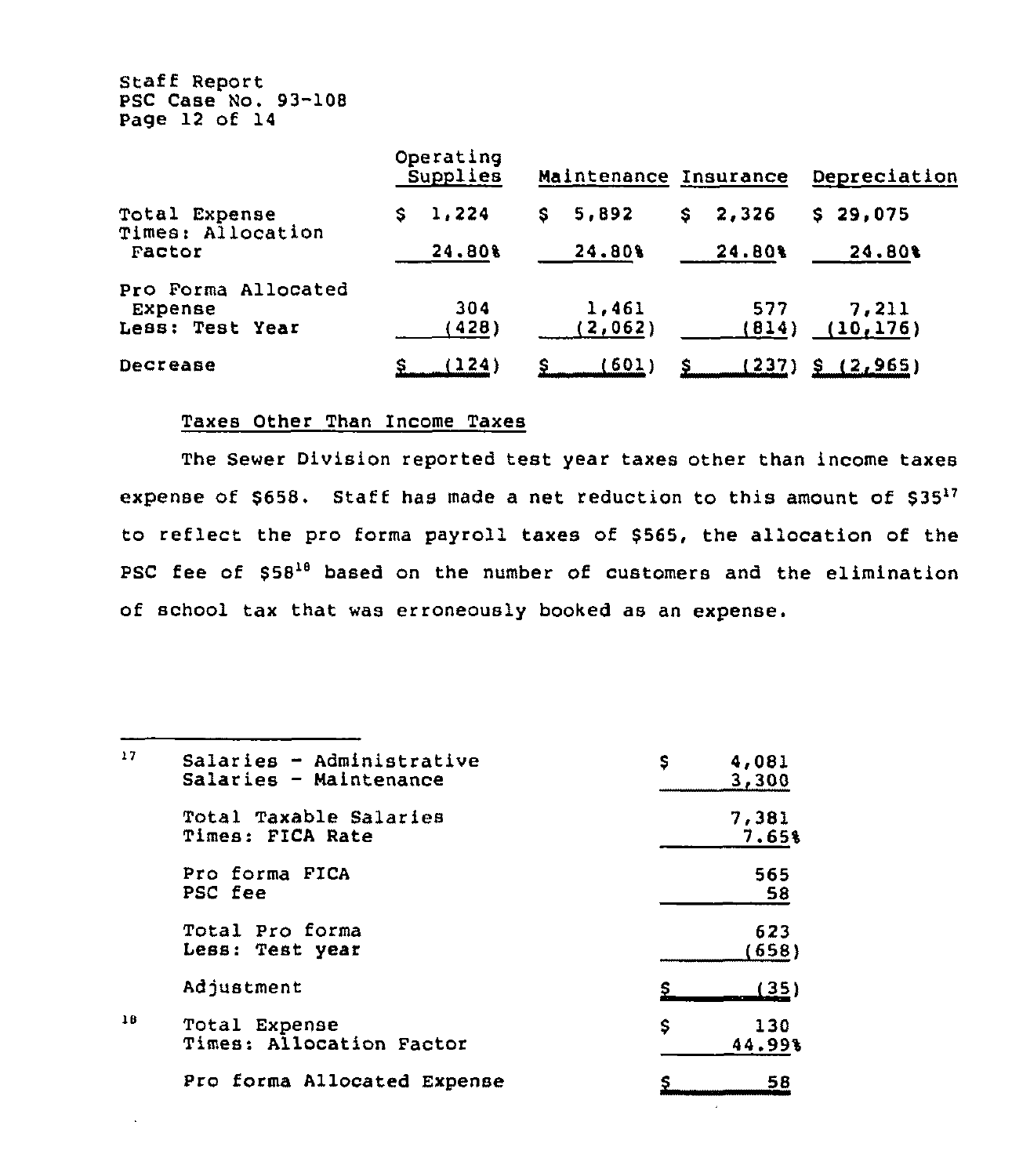Staff Report PSC Case No. 93-108 Page 13 of 14

### B. Revenue Requirements Determination

The approach most frequently used by this Commission to determine revenue requirements for a sewer district with outstanding bond issuances such as South 641, is a 120 percent debt service coverage on the average annual debt service requirement. Staff recommends the use of this approach in determining the Sewer Division's revenue requirements. Staff has calculated an increase in normalized operating revenues of \$2,343, as follows:

| Adjusted Operating Expenses        | 23,48819     |
|------------------------------------|--------------|
| Average Annual Debt Service        | 9,95920      |
| 20 Percent DSC                     | $1,992^{21}$ |
| <b>Total Revenue Requirement</b>   | 35,439       |
| Less: Normalized Operating Revenue | (31, 514)    |
| Pro forma Interest Income          | (1, 582)     |
| Required Increase                  | $S = 2,343$  |

#### C. Rate Design

The Sewer Division filed a notice in its application that proposed to alter its rate design. Currently, monthly sewer rates are based on

19 See Appendix <sup>D</sup>

| 20 | Year of Payment                                                  | Amount |                          |
|----|------------------------------------------------------------------|--------|--------------------------|
|    | 1993<br>1994<br>1995                                             | \$     | 10,084<br>9,959<br>9,834 |
|    | Total<br>Divide by: 3 years                                      |        | 29,877                   |
|    | Three year average                                               |        | 9,959                    |
| 21 | Average Annual Debt Service<br>Times: Debt Service Coverage Rate | \$     | 9,959<br>20%             |
|    | Debt Service Coverage (DSC)                                      |        | 1,992                    |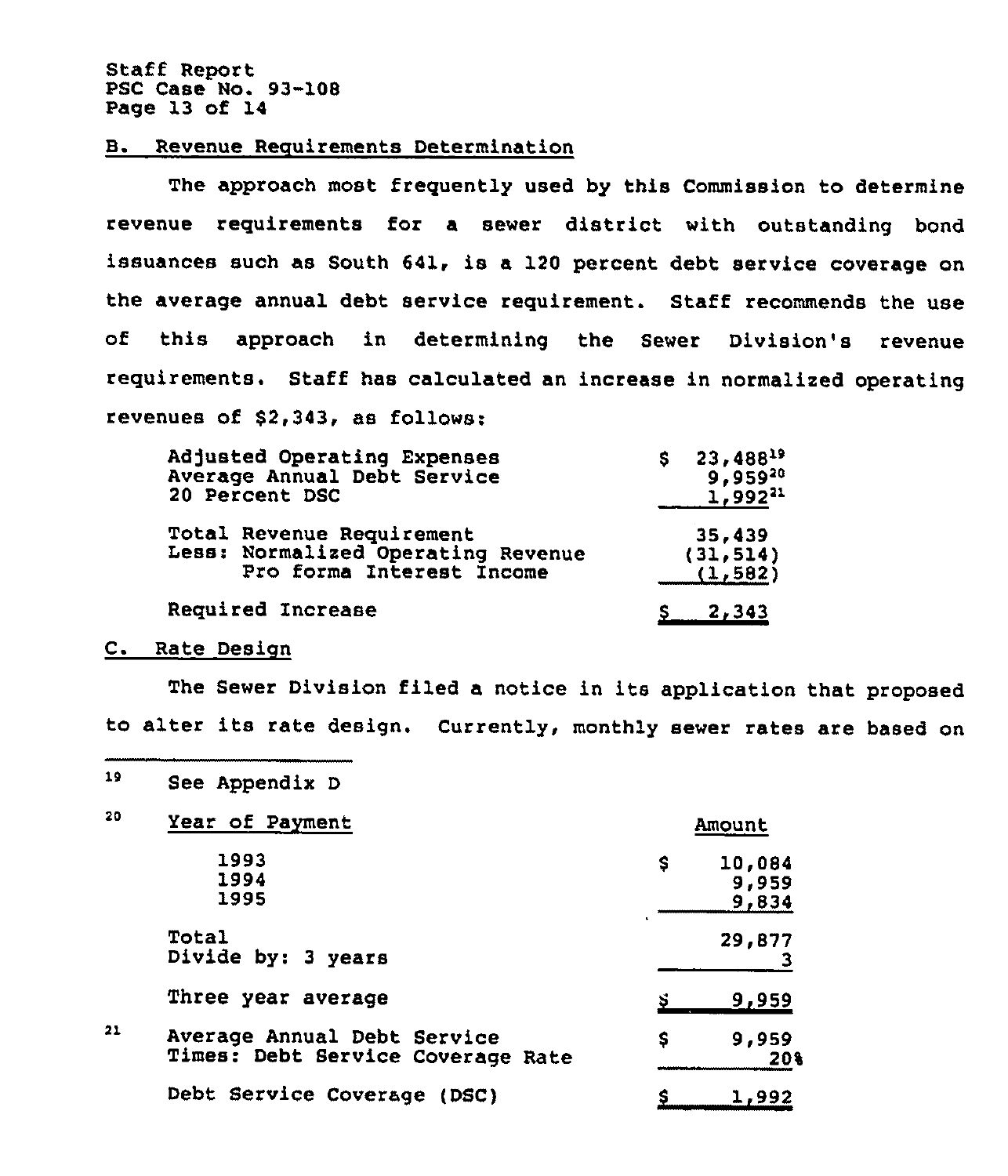Staff Report PSC Case No. 93-108 Page 14 of 14

70 percent of monthly water bills. The proposal seeks to alter sewer charges to a flat rate of \$10.95 per month. Staff is in agreement that the proposal should be adopted. This new rate design will generate the operating revenue of \$33,512. Therefore, Staff recommends the rates in Appendix B be approved for sewer service.

E. Signatures

Prepared By: Jadk Scott Dawless, CPA

Public Utility Financial Analyst Water and Sewer Revenue Requirements Branch Division of Financial/Analysis

next\_0  $\ell_{I\!\!M}$ 

Prepared By: Brenc Kirviey<br>Public Utility Rate // Analyst Communications, Water and Sewer Rate Design Branch Division of Rates and Research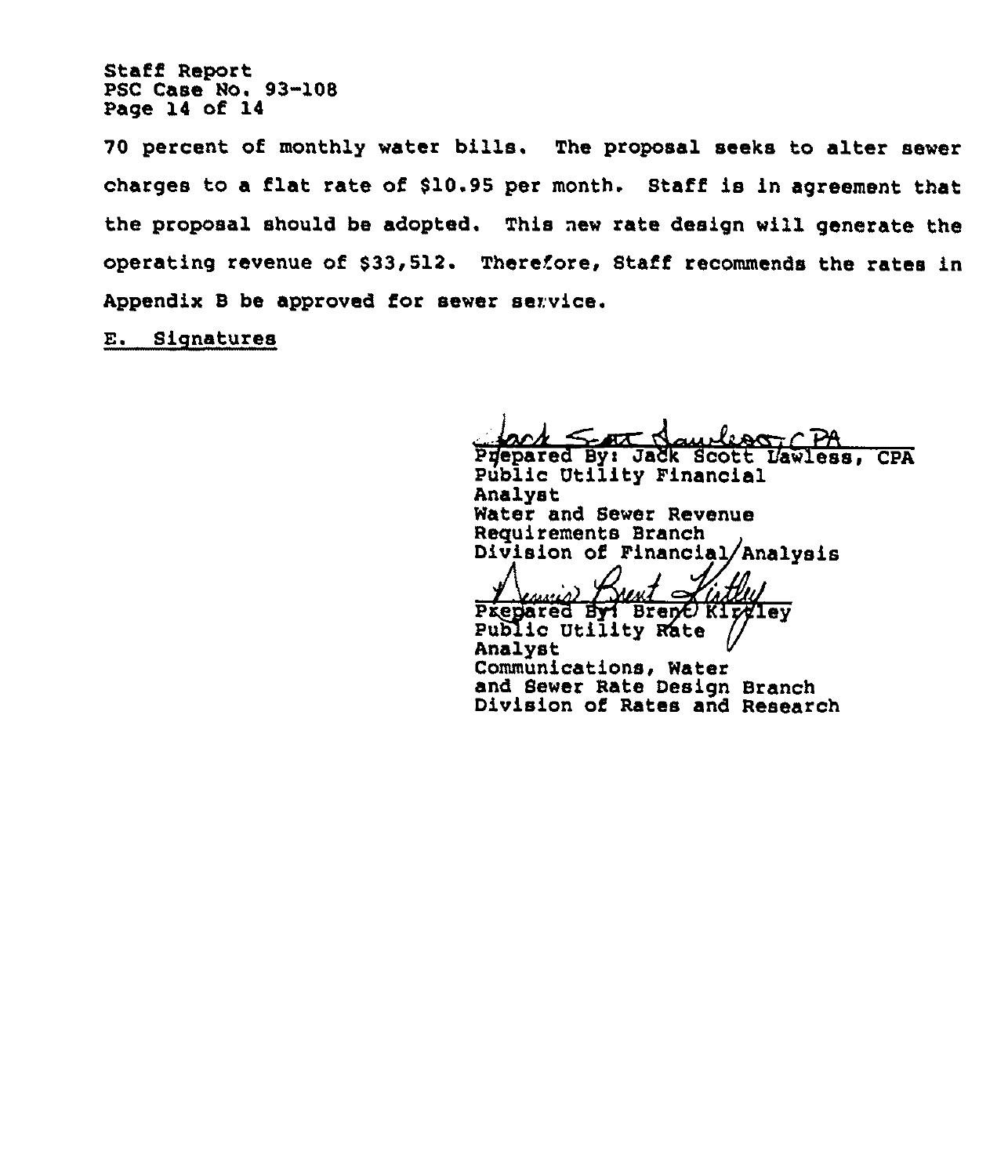# APPENDIX A

# TO STAFF REPORT CASE NO. 93-108

The Staff recommends the following rate be prescribed for customer of South 641 Water District (Division of Water).

Schedule of Rates

 $\mathcal{L}$ 

|  | First 2,000 gallons | \$12.30 Minimum Bill       |
|--|---------------------|----------------------------|
|  | Next 3,000 gallons  | $5.30$ per $1,000$ gallons |
|  | Next 5,000 gallons  | $4.60$ per $1,000$ gallons |
|  | Over 10,000 gallons | $4.00$ per $1,000$ gallons |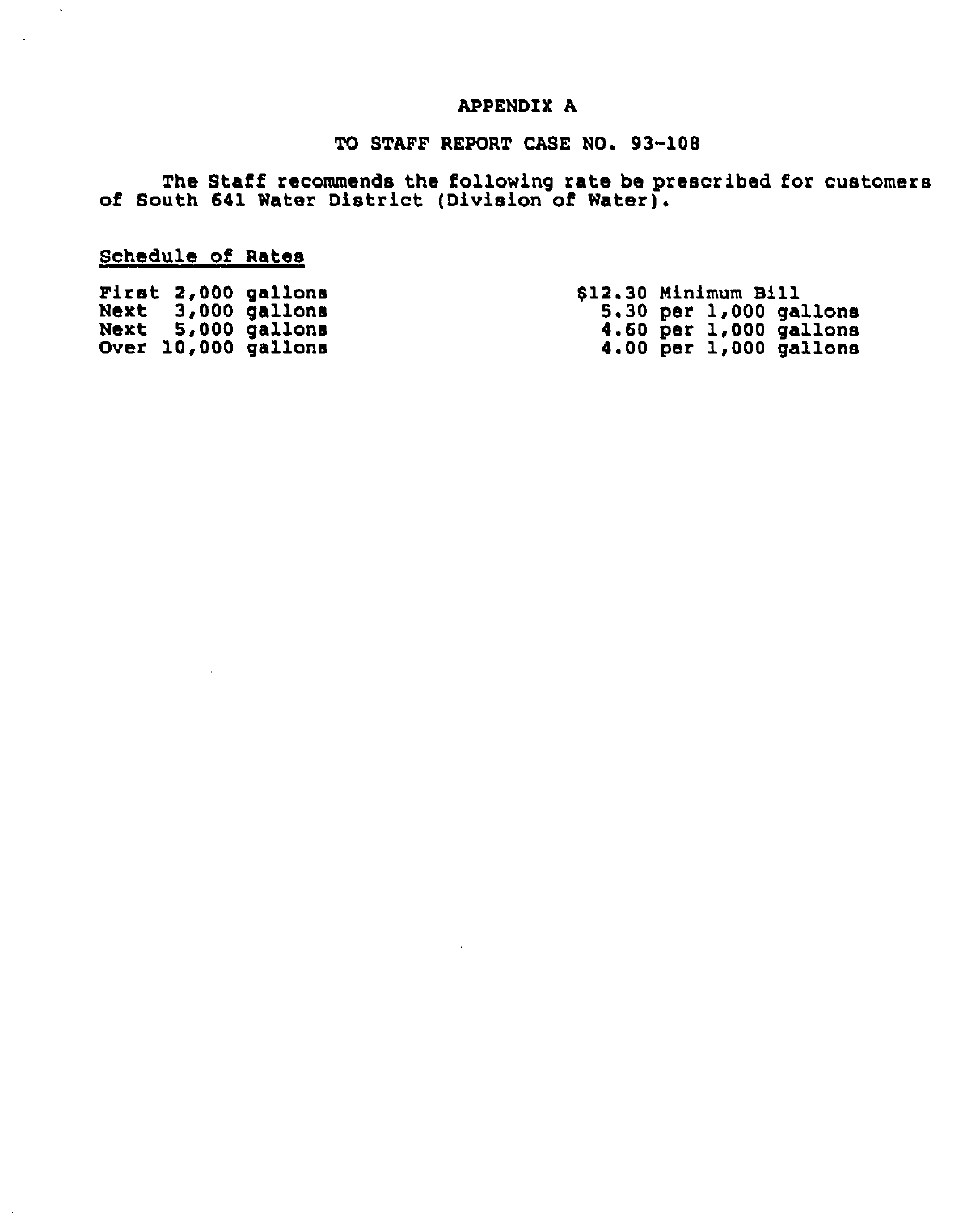## APPENDIX B TO STAFF REPORT CASE NO. 93-108

The Staff recommends the following rate be prescribed for customer of South 641 Water District (Division of Sewer).

Schedule of Rates

 $\sim 100$ 

Monthly Rate \$10.95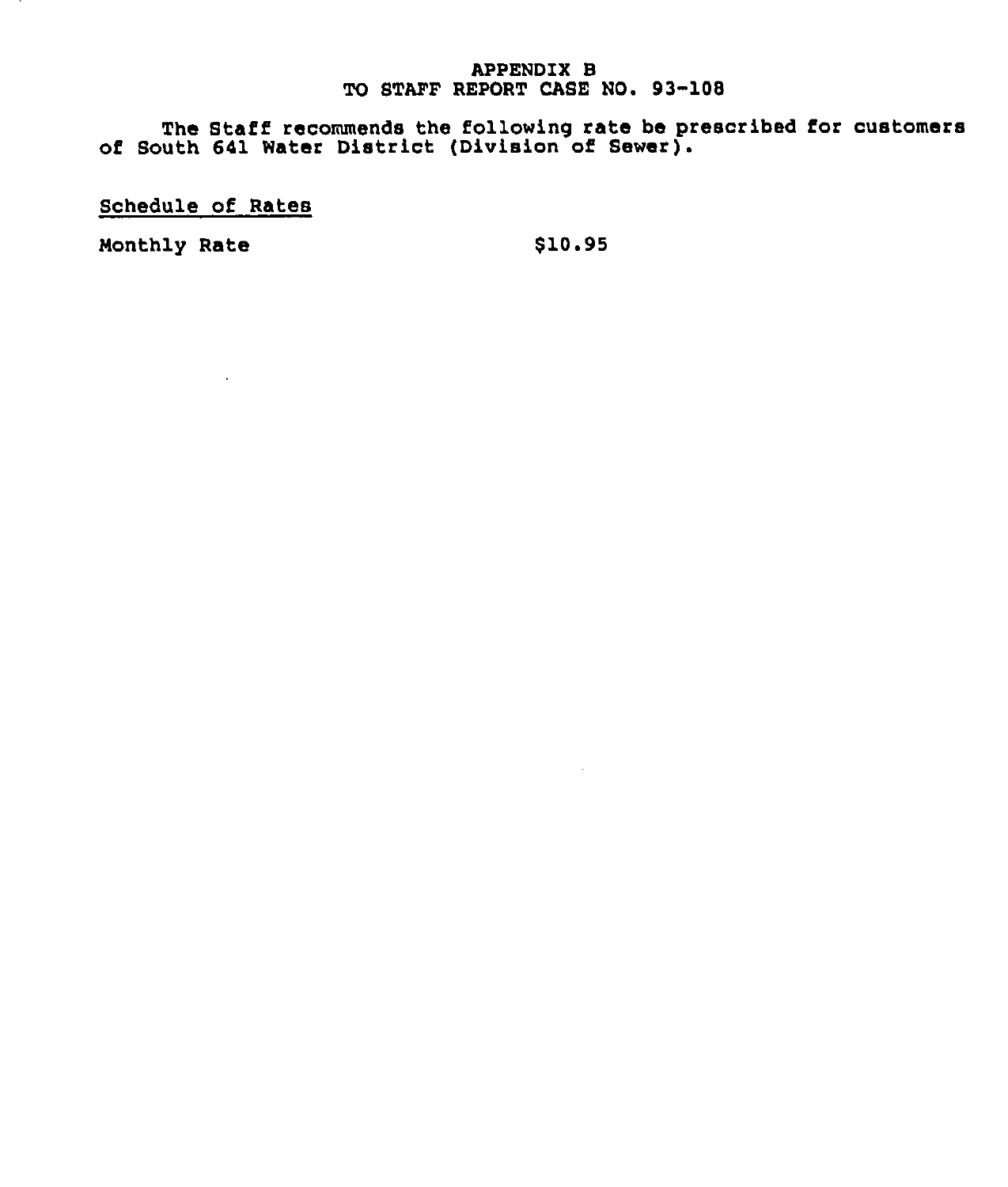## APPENDIX C TO STAFF REPORT CASE 93-108

## South 641 Water Division Statement of Adjusted Operations

|                                                                                                                                                                                                                                       | lmet<br>Yoor                                                          | Adjustments                                                                                                                                                                                                                                   | fire †orme<br>Frowert<br><b>Traction</b>                                                                                                    |
|---------------------------------------------------------------------------------------------------------------------------------------------------------------------------------------------------------------------------------------|-----------------------------------------------------------------------|-----------------------------------------------------------------------------------------------------------------------------------------------------------------------------------------------------------------------------------------------|---------------------------------------------------------------------------------------------------------------------------------------------|
| Operating Revenue                                                                                                                                                                                                                     |                                                                       |                                                                                                                                                                                                                                               |                                                                                                                                             |
| Bales of Water                                                                                                                                                                                                                        |                                                                       |                                                                                                                                                                                                                                               |                                                                                                                                             |
| Residential                                                                                                                                                                                                                           | まちりょう16                                                               | \$7.85C                                                                                                                                                                                                                                       |                                                                                                                                             |
|                                                                                                                                                                                                                                       |                                                                       | 3.667<br>(320)                                                                                                                                                                                                                                | 466.921                                                                                                                                     |
| Irrigation Customers                                                                                                                                                                                                                  | - 978                                                                 | (ヲフロ)                                                                                                                                                                                                                                         | $\sim$ 0.000 $\Omega$                                                                                                                       |
|                                                                                                                                                                                                                                       |                                                                       |                                                                                                                                                                                                                                               | aa ah uu waxaa aa waan                                                                                                                      |
| Total Sales of Water                                                                                                                                                                                                                  | 60,694                                                                | 6.227<br>$\sigma$ , and the state and the state and that $\sigma$ . Then there are now that it is the state one and the state of the state and the state of the state of the state of the state of the state of the state of the state of the | - 66,921<br>stations in the second countries and second                                                                                     |
| Total Operating Rovenum                                                                                                                                                                                                               |                                                                       | $60.694$ $6.227$                                                                                                                                                                                                                              | 66,921<br><b>A construction of the construction of the con-</b>                                                                             |
| Operating Exponses<br>Operation and Maintenance<br>Salaries and Wages-Employees<br><b>Purchesed Water</b><br><b>Purchased Power</b><br>Materials and Supplies<br>Contractual Services<br>Transportation<br>Insurance<br>Miscellaneous | 14.475<br>12.766<br>3.351<br>6,279<br>$-3.326$<br>119<br>1.512<br>89. | (906)<br>1,428<br>9.082<br>(515)<br>125<br>601<br>(254)<br>(511)<br>ن ۾ ڪالم ڪالم ڪالم الحال کالم ڪالم جيڪ محمد ملڪر ملڪر ڪالم ڪالم الحال لهائڻ – " ڪالم جيهن علمن ڪري پوري ۽                                                                 | 14,997<br>21,848<br>2.1836<br>6.751<br>2,815<br>119<br>1.749<br><b>CI</b> 7<br>أدابين تهديه فينهم فإنتاق لمائي يبتينا كولينا فأولى الإنتمار |
| Total Operation and Maintenance 41.917 - 7.207 51.204                                                                                                                                                                                 |                                                                       |                                                                                                                                                                                                                                               |                                                                                                                                             |
| Depreciation                                                                                                                                                                                                                          | 18.899                                                                | 2.965                                                                                                                                                                                                                                         | 21.864                                                                                                                                      |
| Taxes Other Than Income Taxes                                                                                                                                                                                                         | 2.905                                                                 | (1.686)                                                                                                                                                                                                                                       | 1.217                                                                                                                                       |
| Total Operating Expenses                                                                                                                                                                                                              |                                                                       | $63,721$ 10,566                                                                                                                                                                                                                               | 74.287                                                                                                                                      |
| Net Operating Income/(Loss)                                                                                                                                                                                                           | (3,027)                                                               | (4,339)                                                                                                                                                                                                                                       | (7.366)                                                                                                                                     |
| Interest Income                                                                                                                                                                                                                       | 5.074                                                                 |                                                                                                                                                                                                                                               | 5.074                                                                                                                                       |
| Income Available for Debt<br>Service                                                                                                                                                                                                  |                                                                       | $2,047$ (4,339)<br>****** 过氧过氧或或氧等等的氧化过少 氧氧过氧或氮氨过敏                                                                                                                                                                                            | (2, 292)                                                                                                                                    |